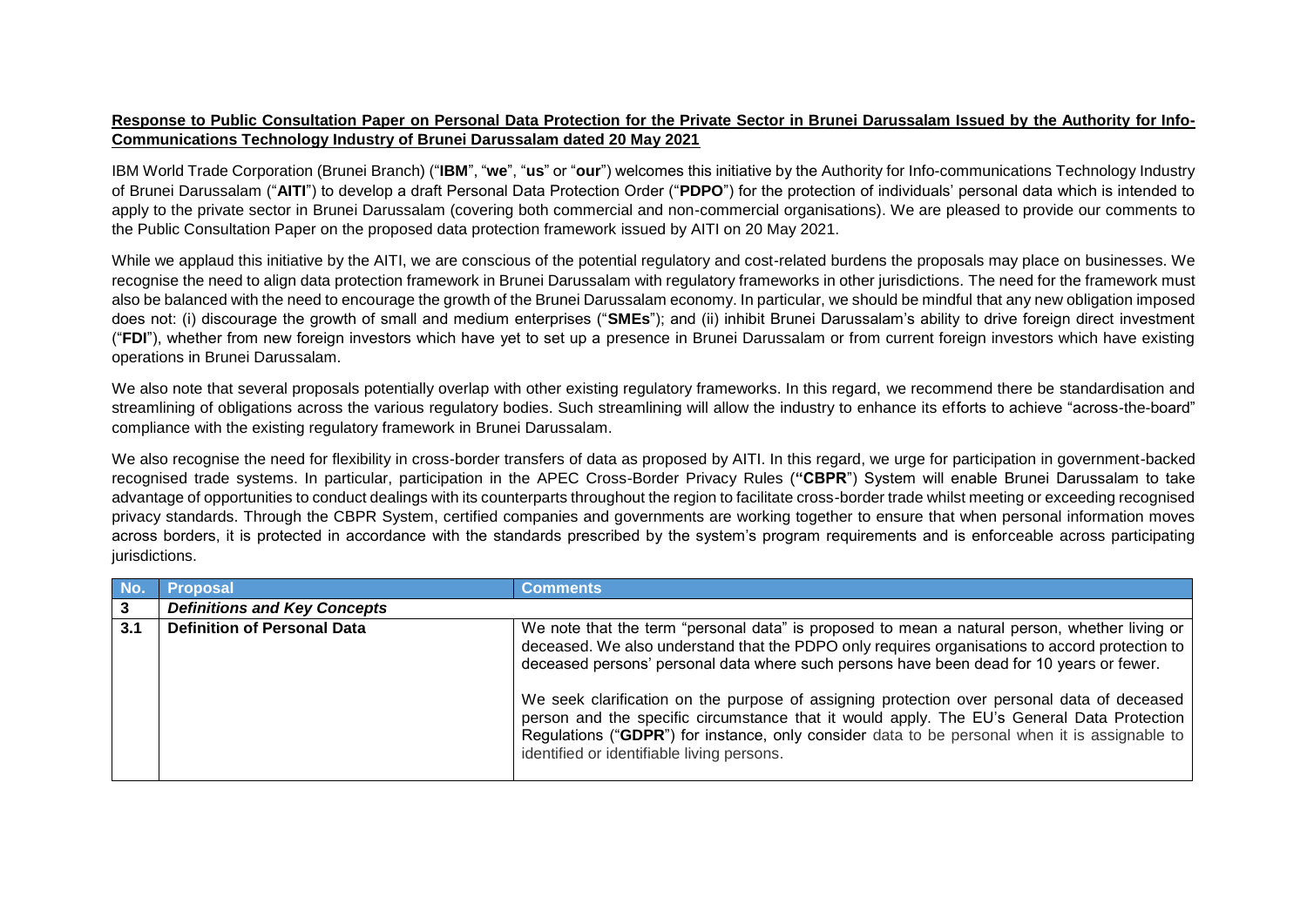| No. | <b>Proposal</b>                    | <b>Comments</b>                                                                                                                                                                                                                                                                                                                                                                                                                                                                                                                                                                                                                                                                                                                                                                                                                                                       |
|-----|------------------------------------|-----------------------------------------------------------------------------------------------------------------------------------------------------------------------------------------------------------------------------------------------------------------------------------------------------------------------------------------------------------------------------------------------------------------------------------------------------------------------------------------------------------------------------------------------------------------------------------------------------------------------------------------------------------------------------------------------------------------------------------------------------------------------------------------------------------------------------------------------------------------------|
| 3.7 | Data Intermediaries / Processors   | $\triangleright$ We suggest that certain categories of data processors be excluded, such as if the data<br>processor has been engaged under a robust data processing agreement by the data<br>controller.                                                                                                                                                                                                                                                                                                                                                                                                                                                                                                                                                                                                                                                             |
|     |                                    | Secondly, we urge AITI to grant certain exemptions to data processors having regard to the<br>difference in the role of data processors from that of a data controller. For example, we<br>suggest exempting data processors from: (i) Consent Obligation; (ii) Purpose Limitation<br>Obligation; (iii) Notification Obligation; (iv) Access and Correction Obligations; and (v)<br>Accuracy Obligation. Data processors should only be responsible to adopt the necessary<br>security measures to protect data, retain data and inform the public agency of any data<br>breach.                                                                                                                                                                                                                                                                                      |
| 4   | <b>Data Protection Obligations</b> |                                                                                                                                                                                                                                                                                                                                                                                                                                                                                                                                                                                                                                                                                                                                                                                                                                                                       |
| 4.5 | The Accountability Obligation      | Appointment of Data Protection Officer ("DPO"). In order to ensure that the requirement<br>does not unduly raise the cost of business and discourage the growth of SMEs and FDI in<br>Brunei Darussalam, we suggest that the requirement to appoint a DPO be limited only to<br>organisations which conduct core activities that require regular and systematic monitoring of<br>data subjects on a large scale.<br><b>Location of the DPO.</b> We understand that the PDPO seeks to regulate all organisations,<br>regardless of where they are established. We suggest that the PDPO allows for DPO to be<br>based outside of Brunei Darussalam for organisations established overseas or those where<br>they have a branch office in Brunei Darussalam. This will encourage FDI into Brunei<br>Darussalam while ensuring that such organisations remain compliant. |
| 4.6 | <b>The Consent Obligation</b>      | We welcome AITI's proposal to provide flexibility to the type of consent (express or deemed) and<br>the standard of consent.<br>$\triangleright$ 4.6.1 - Clear Exceptions to Consent Obligations. We recommend setting out clear<br>provisions on when organisations are permitted to collect, use and disclose personal data<br>without consent. AITI may benchmark these exceptions against the Second, Third and Fourth<br>Schedules of the Singapore Personal Data Protection Act ("SG PDPA") which provide, among<br>others, that consent is not required to collect, use or disclose personal data in certain<br>situations (e.g. the collection is necessary to respond to an emergency that threatens the life,<br>health or safety of the individual or another individual).                                                                                 |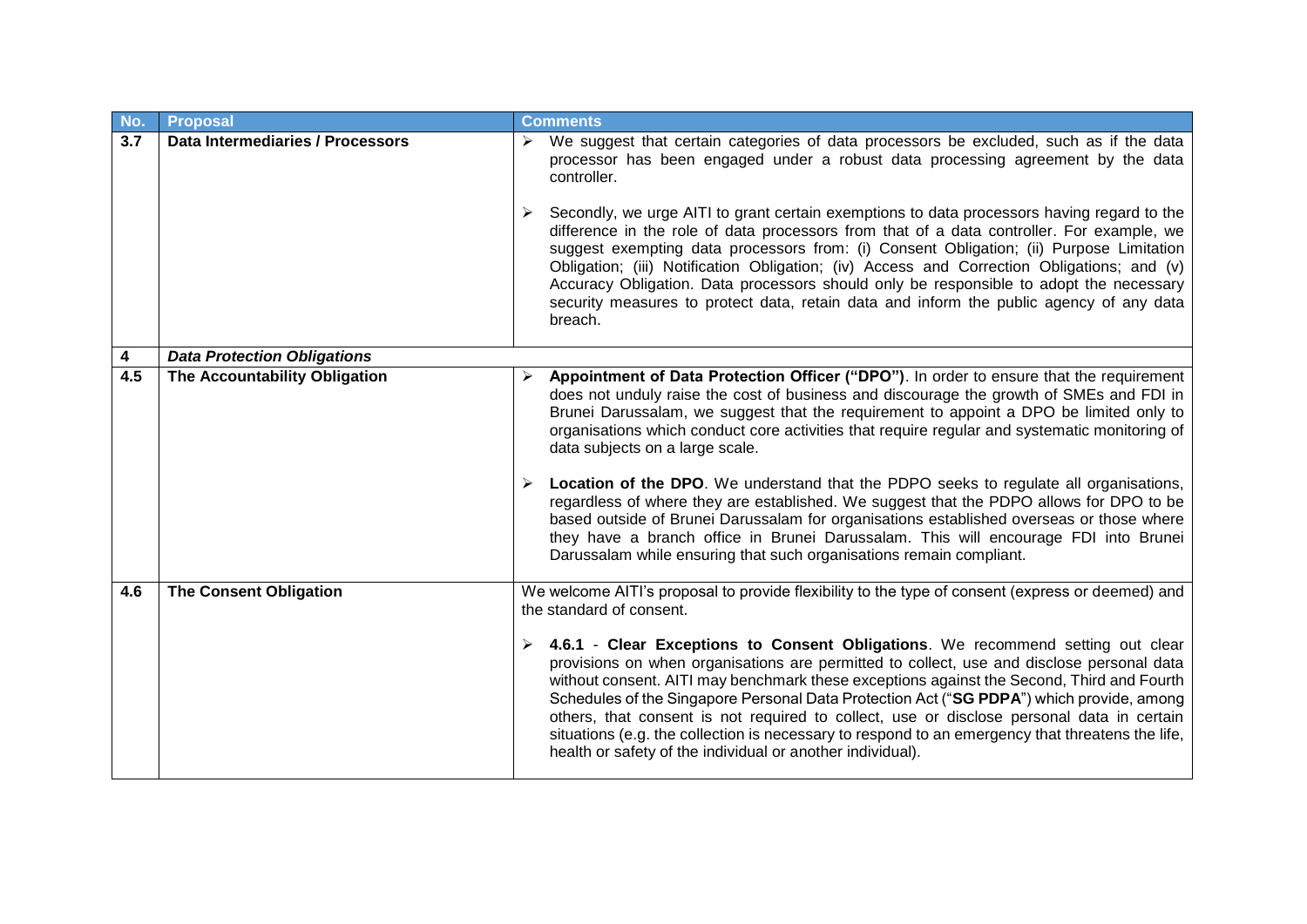| No.  | <b>Proposal</b>                                                   | <b>Comments</b>                                                                                                                                                                                                                                                                                                                                                                                                                                                                                                                                                                                                                                                                                                                                                                                                                                                                                                                                      |
|------|-------------------------------------------------------------------|------------------------------------------------------------------------------------------------------------------------------------------------------------------------------------------------------------------------------------------------------------------------------------------------------------------------------------------------------------------------------------------------------------------------------------------------------------------------------------------------------------------------------------------------------------------------------------------------------------------------------------------------------------------------------------------------------------------------------------------------------------------------------------------------------------------------------------------------------------------------------------------------------------------------------------------------------|
|      |                                                                   | 4.6.4 - Deemed Consent. We recommend benchmarking against Sections 13 to 17 of the SG<br>PDPA and providing further guidance and illustrations on the circumstances in which deemed<br>consent is provided (see Section 15 of the SG PDPA).                                                                                                                                                                                                                                                                                                                                                                                                                                                                                                                                                                                                                                                                                                          |
| 4.9  | The Access, Correction and Data Portability<br><b>Obligations</b> | Please refer to Section 5 (Data Subject Rights) below.                                                                                                                                                                                                                                                                                                                                                                                                                                                                                                                                                                                                                                                                                                                                                                                                                                                                                               |
| 4.11 | <b>The Protection Obligation</b>                                  | 4.11.3 - We suggest organisations be given the flexibility to determine the standard of security<br>measures reasonably required, according to the nature of the data and the organization's core<br>activity. For example, higher security standard could be required from organisations which provide<br>direct to consumer goods as their core activities. This is because such organisations require<br>regular and systematic processing of consumer personal data on a large scale.                                                                                                                                                                                                                                                                                                                                                                                                                                                            |
| 4.13 | The Transfer Limitation Obligation                                | We suggest providing an exception to entities within a group. This will allow related companies to<br>(i) leverage data for business improvement purposes, e.g. by establishing common administrative<br>functions and centralising research and development; and (ii) process data within the organisation<br>in relation to the provision of cloud services. This will reduce the costs of doing business and<br>facilitate the growth of cloud-based computing industry in Brunei Darussalam.                                                                                                                                                                                                                                                                                                                                                                                                                                                     |
| 4.14 | The Data Breach Notification Obligation                           | We seek clarification on the following:                                                                                                                                                                                                                                                                                                                                                                                                                                                                                                                                                                                                                                                                                                                                                                                                                                                                                                              |
|      |                                                                   | $\triangleright$ 4.14.1, 4.14.2, 4.14.4 – Criteria. We seek clarity on what AITI considers to be "likely to result<br>in significant harm or impact" to individuals, and what would constitute "significant scale". We<br>also seek further details and guidance on the proposed risk-based approach and threshold<br>for notification. We suggest considering frameworks in other jurisdictions such as Australia<br>and Singapore. Australia's Privacy Amendment (Notifiable Data Breaches) Act 2017<br>established a Notifiable Data Breaches scheme that requires organisations covered by the<br>Australian Privacy Act 1988 (Privacy Act) to notify any individuals likely to be at risk of serious<br>harm by a data breach. The Personal Data Protection Commission of Singapore provided<br>guidance on the types of personal data that is deemed to result in significant harm to affected<br>individuals if compromised in a data breach. |
|      |                                                                   | 4.14.1, 4.14.2 - Notification Format. We seek clarification on the format of notification.<br>➤                                                                                                                                                                                                                                                                                                                                                                                                                                                                                                                                                                                                                                                                                                                                                                                                                                                      |
|      |                                                                   | 4.14.1 - Time frame. As the notification is to be made to Responsible Authority, we suggest<br>the timeframe for notification be 3 business days after the organization determines that the<br>breach is eligible for reporting. This is to align with the business hours of Responsible Authority                                                                                                                                                                                                                                                                                                                                                                                                                                                                                                                                                                                                                                                   |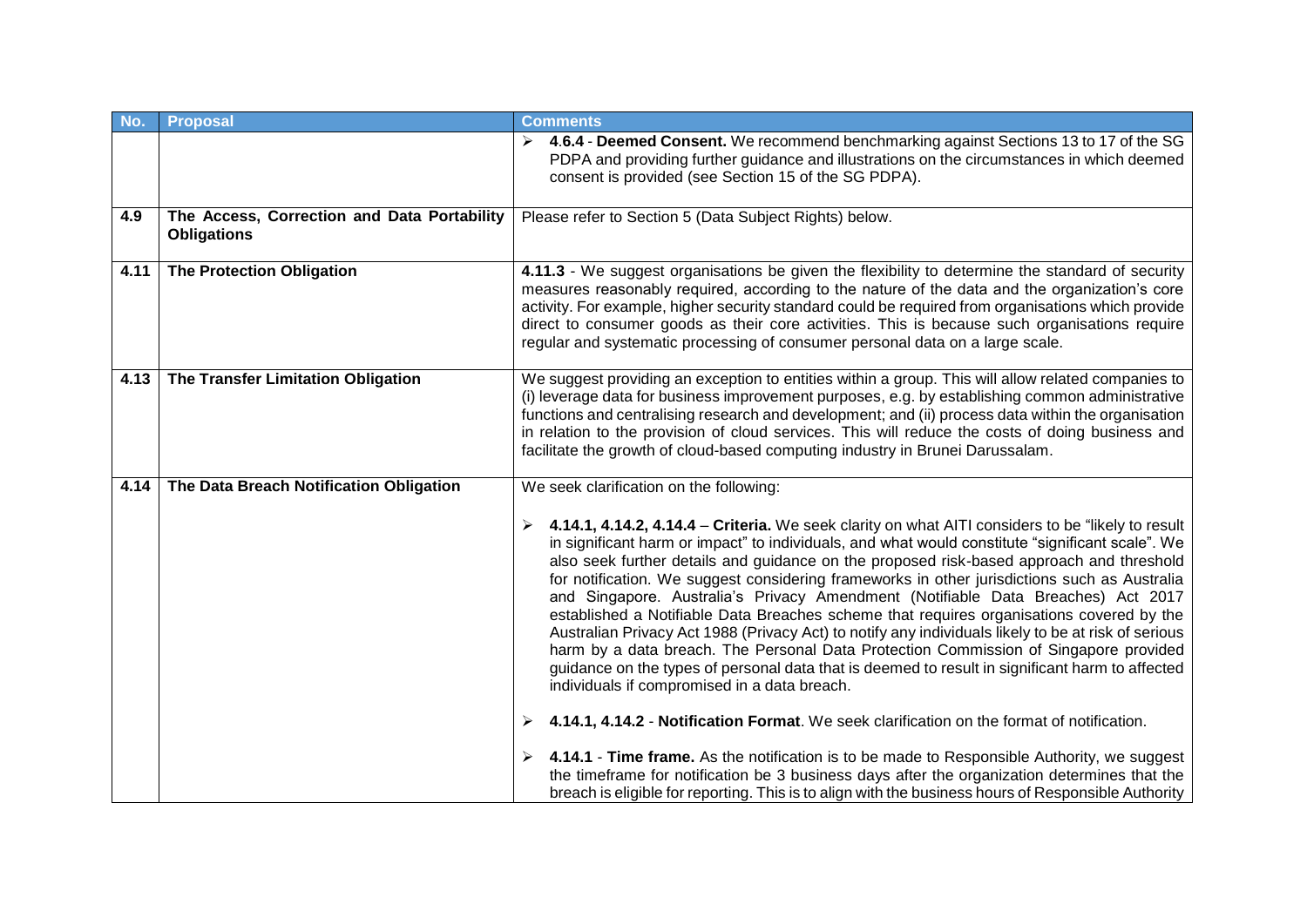| No.              | <b>Proposal</b>                              | <b>Comments</b>                                                                                                                                                                                                                                                                                                                                                                                                                                                                                                                                                                                                       |
|------------------|----------------------------------------------|-----------------------------------------------------------------------------------------------------------------------------------------------------------------------------------------------------------------------------------------------------------------------------------------------------------------------------------------------------------------------------------------------------------------------------------------------------------------------------------------------------------------------------------------------------------------------------------------------------------------------|
|                  |                                              | who will be receiving the notification. We also suggest providing for an "assessment period"<br>to allow organisations to investigate and assess whether a breach has occurred. For example,<br>Australia's notifiable data breaches scheme allows organisations a 30-day assessment period<br>to determine whether a breach has occurred.                                                                                                                                                                                                                                                                            |
|                  |                                              | 4.14.2 - Exceptions. We seek clarification on the categories of exceptions or waivers. We<br>➤<br>suggest these exceptions include the exception to the requirement to notify individuals, for<br>instance: (i) where the data subject is the subject of an ongoing or potential investigation (as<br>such notification may compromise the investigations or prejudice enforcement efforts); and<br>(ii) where the data has been encrypted to a reasonable standard whereby such encryption<br>mitigates the risk of unauthorized access or disclosure to the data even if the data may have<br>been misappropriated. |
|                  |                                              | 4.14.3 - Post Breach Remedies. We seek clarification on whether post-breach remedial<br>actions from Responsible Authority would be mandatory or whether data controllers would<br>have the discretion to implement the appropriate remedies within their organizations. The<br>latter is preferable, as this allows organizations the discretion to implement the appropriate<br>remedies based on the nature of their business and risks levels.                                                                                                                                                                    |
|                  |                                              | Sectoral notifications. The data breach notification should take into account any sectoral<br>➤<br>notifications already in place, to avoid multiple reporting obligations to various governmental<br>agencies.                                                                                                                                                                                                                                                                                                                                                                                                       |
| 5                | <b>Data Subject Rights</b>                   |                                                                                                                                                                                                                                                                                                                                                                                                                                                                                                                                                                                                                       |
| $\overline{5.4}$ | Right to Request for Access to Personal Data | 5.4.1 – We seek clarification on the extent of the disclosure, and in particular, whether a data<br>$\blacktriangleright$<br>subject will have the right to know the specific third party to whom the data subject's personal<br>data has been disclosed. Providing a right to know the specific third party (as opposed to the<br>class of third party) will increase the cost of compliance, as organisations will need to record<br>each and every party to whom the personal data is disclosed, according to the specific<br>individual, and such compliance costs may be prohibitive for SMEs.                   |
|                  |                                              | We suggest the obligation to provide information regarding the ways the personal data has<br>been used or disclosed apply only to organisations that disclose personal data to third parties<br>for direct marketing purposes.                                                                                                                                                                                                                                                                                                                                                                                        |
| 5.6              | <b>Right to Data Portability</b>             | <b>Scope</b><br>5.6.9 - We seek clarification on the type of data exempted under 5.6.9(d) and (f).                                                                                                                                                                                                                                                                                                                                                                                                                                                                                                                    |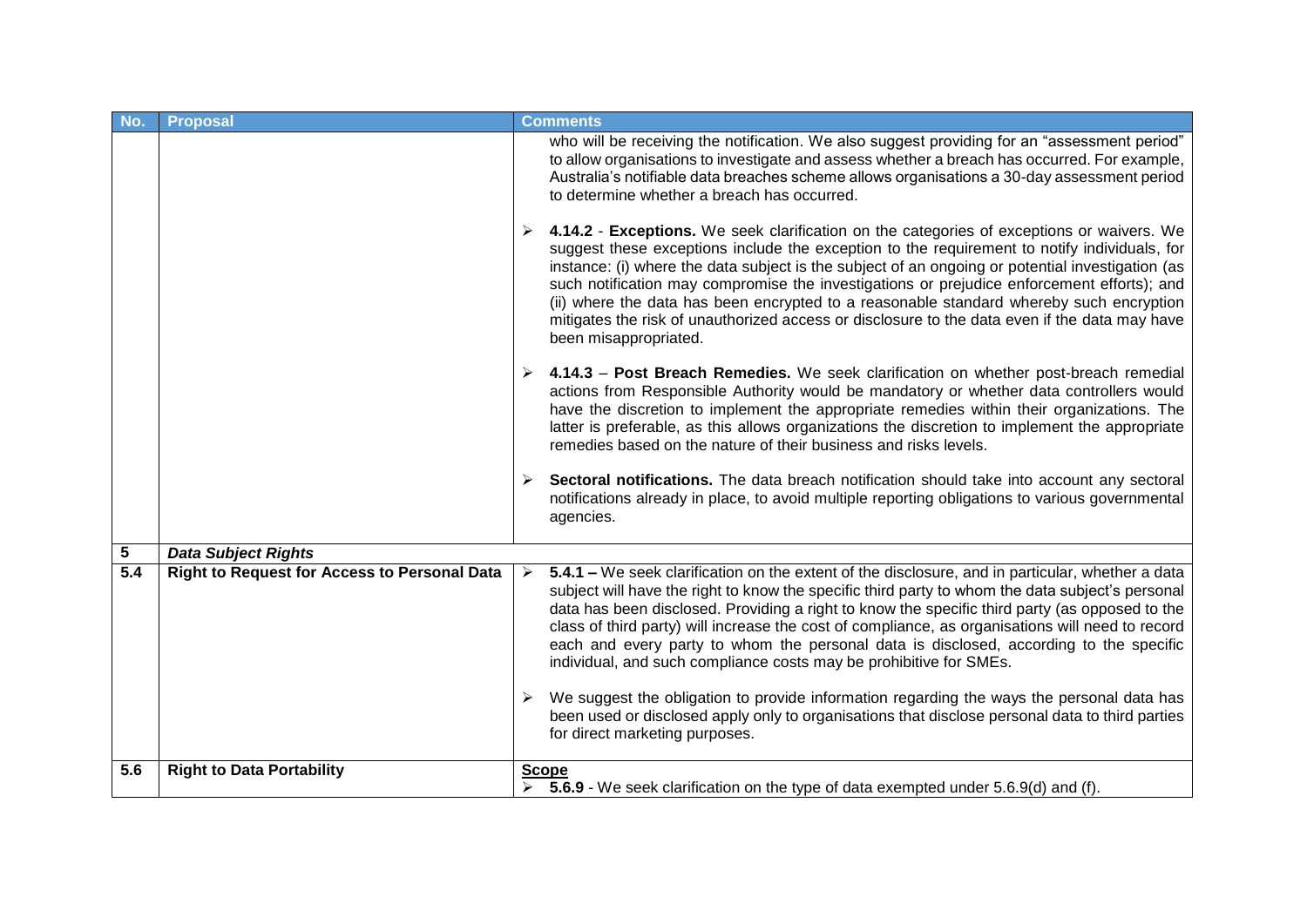| No. | <b>Proposal</b> | <b>Comments</b>                                                                                                                                                                                                                                                                                                                                                                                                                                                                                                                                                                                                                                                                                                                                                                                                                                                                                                                                                                                                                                                                                                                                                                                                                                                                                                                                                                                                                                               |
|-----|-----------------|---------------------------------------------------------------------------------------------------------------------------------------------------------------------------------------------------------------------------------------------------------------------------------------------------------------------------------------------------------------------------------------------------------------------------------------------------------------------------------------------------------------------------------------------------------------------------------------------------------------------------------------------------------------------------------------------------------------------------------------------------------------------------------------------------------------------------------------------------------------------------------------------------------------------------------------------------------------------------------------------------------------------------------------------------------------------------------------------------------------------------------------------------------------------------------------------------------------------------------------------------------------------------------------------------------------------------------------------------------------------------------------------------------------------------------------------------------------|
|     |                 | $\triangleright$ We suggest historical data of more than one (1) year prior to the date of request be exempted<br>from the scope of this obligation.<br>As the purpose of data portability is to provide individual consumers with greater autonomy<br>➤<br>and control over their personal data in a commercial transaction, a porting organisation should<br>not be required to port personal data collected in reliance on an exception to the consent<br>requirement. This is because such personal data is likely collected in the vital interests of<br>individuals or the public and is not collected for the purpose of providing goods and services.<br>We suggest limiting the ability to port personal data within Brunei Darussalam, such that<br>personal data may only be ported to a receiving organisation established in Brunei<br>Darussalam so as to mitigate movement of personal data outside of Brunei Darussalam.<br>Limiting the obligation to organisations with a presence in Brunei Darussalam balances the<br>objective of enabling greater consumer data flows from one service provider to another in<br>Brunei Darussalam with the need not to unduly raise compliance costs for organisations.<br>As the purpose of data portability is to give more control to consumers, we suggest that the<br>data portability obligation apply only to organisations which provide direct to consumer goods<br>as their core activities. |
|     |                 | <b>Data of Third-Party Individual</b><br>5.6.7 - We seek clarification on what constitutes the individual's (P) personal or domestic<br>capacity and P's user activity data or user-provided data.<br>We suggest that the nature of the goods and services to be provided by receiving organization<br>or nature of business of the receiving organization be clearly specified.<br>We suggest that the PDPO provides safeguards against any misuse of the third-party (T)<br>personal data. For example, the porting organisation will need to ensure (i) the requested data<br>is under the control of the individual $(P)$ ; (ii) the data porting request is strictly for the<br>individual's own personal or domestic purposes; and (iii) the third-party's personal data is<br>collected for the purpose of providing the product or service which the third-party individual<br>had given consent (or is deemed to have given consent) for, and not for any other purposes<br>(e.g. direct marketing to the third party).                                                                                                                                                                                                                                                                                                                                                                                                                              |
|     |                 | <b>Limits of Liability</b><br>$\triangleright$ We recommend that data controllers be absolved of liability in guaranteeing the accuracy of<br>the data.                                                                                                                                                                                                                                                                                                                                                                                                                                                                                                                                                                                                                                                                                                                                                                                                                                                                                                                                                                                                                                                                                                                                                                                                                                                                                                       |
|     |                 | <b>Fees</b><br>We seek clarification on whether data controllers will be allowed to charge fees for complying<br>with such requests.                                                                                                                                                                                                                                                                                                                                                                                                                                                                                                                                                                                                                                                                                                                                                                                                                                                                                                                                                                                                                                                                                                                                                                                                                                                                                                                          |